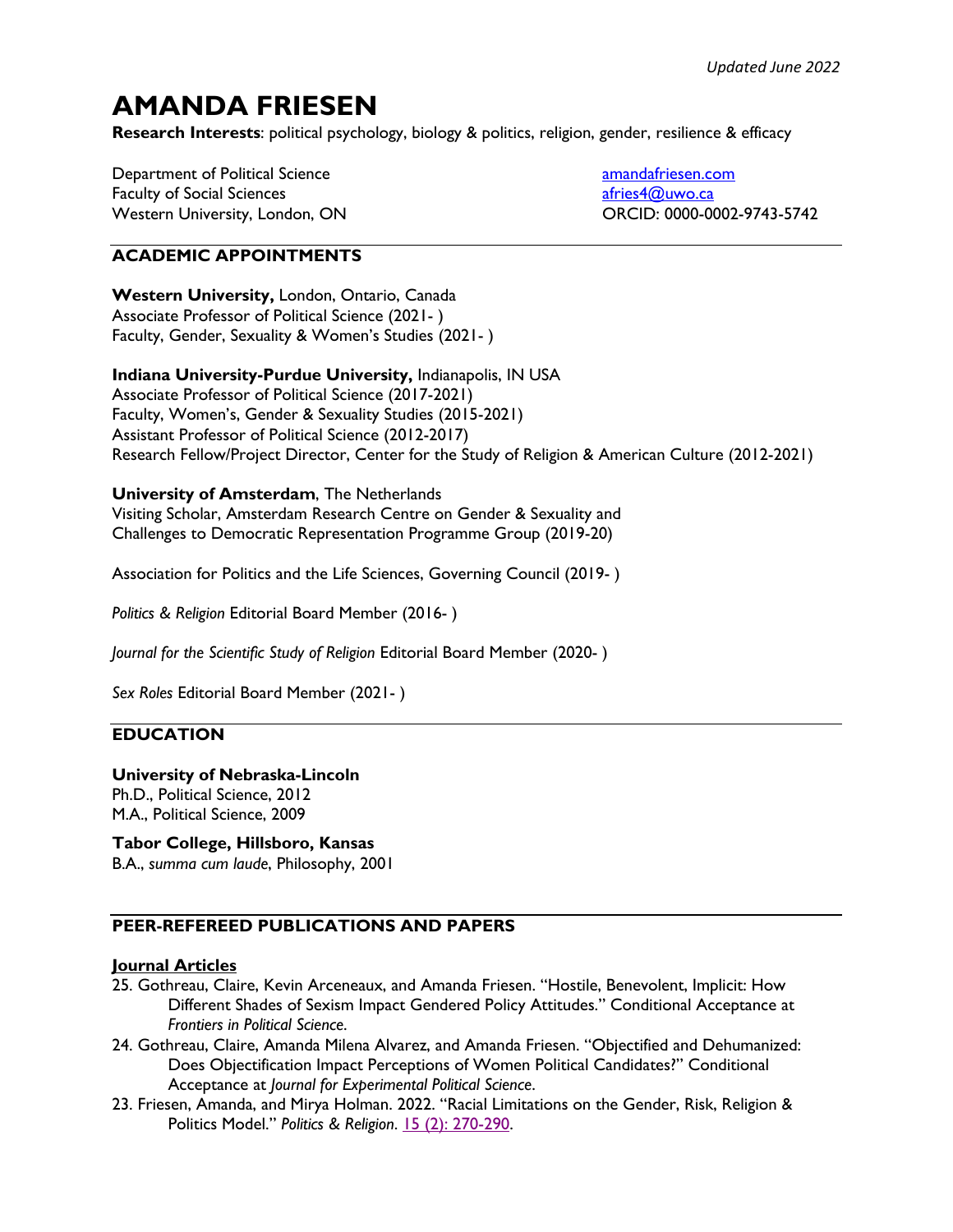- 22. Friesen, Amanda, Aleksander Ksiazkiewicz, and Claire Gothreau. 2021. "Political Taste: Exploring How Perception of Bitter Substances May Reveal Risk Tolerance and Political Preferences." *Politics and the Life Sciences*. 40 (2): 152-171. Registered Report
- 21. Hunt, Kate, and Amanda Friesen. 2021."'You Can't Repeal Regret': Targeting Men for Mobilization in Ireland's Abortion Debate." *European Journal of Politics & Gender*. Online First.
- 20. Friesen, Amanda, Ryan Burge, and Kylee Britzman. 2021. "Digital Segregation: Gender, Occupation, and Access to Politics." *Social Science Computer Review* 39 (1): 38-55.
- 19. Ksiazkiewicz, Aleksander, and Amanda Friesen. 2021. "The Higher Power of Religiosity over Personality on Political Ideology." *Political Behavior* 43: 637-661.
- 18. Ksiazkiewicz, Aleksander, and Amanda Friesen. 2020. "Slimy Worms or Sticky Kids: How Caregiving Tasks and Gender Identity Attenuate Disgust Response." *Politics and the Life Sciences* 39 (2): 167- 186. Registered report
- 17. Friesen, Amanda, Michael W. Gruszczynski, John Alford, and Kevin B. Smith. 2020. "Political Orientations Vary with Detection of Androstenone." *Politics and the Life Sciences*. 39 (1): 26-37.
- 16. Lewis, Andrew R., William Blake, Stephen T. Mockabee, and Amanda Friesen. 2020. "American Constitutional Faith and the Politics of Hermeneutics." *Politics & Religion* 13 (1): 57-88.
- 15. Friesen, Amanda. 2019. "Generational Change? The Effects of Family, Age and Time on Moral Foundations." *The Forum: A Journal of Applied Research in Contemporary Politics. 17 (1):* 121-140.
- 14. Djupe, Paul A., and Amanda Friesen. 2018. "Moralizing to the Choir: The Moral Foundations of American Clergy." *Social Science Quarterly* 99 (2): 665-682.
- 13. Lakens, Daniël, Federico G. Adolfi, Casper J. Albers, Farid Anvari, Matthew A.J. Apps, Shlomo E. Argamon, ... Amanda Friesen … Rolf A. Zwaan. 2018. "Justify Your Alpha." 2018. *Nature Human Behaviour* (2): 168-171.
- 12. Friesen, Amanda, Kevin B. Smith, and John R. Hibbing. 2017. "Physiological Arousal and Self-Reported Valence for Erotic Images Correlate with Sexual Policy Preferences." *International Journal of Public Opinion Research* 29 (3): 449-470.
- 11. Friesen, Amanda, and Paul A. Djupe. 2017. "Conscientious Women: The Dispositional Conditions of Institutional Treatment on Civic Involvement." *Politics & Gender*. 13 (1): 57-80.
- 10. Friesen, Amanda, and Matthew V. Hibbing. 2016. "The Effect of Personal Economic Values on Economic Policy Preferences." *Social Science Quarterly* 97 (2): 325-337.
- 9. Friesen, Amanda, and Aleksander Ksiazkiewicz. 2015. "Do Political Attitudes and Religiosity Share a Genetic Path?" *Political Behavior* 37 (4): 791-818.
- 8. Wagner, Michael W., Kristen D. Deppe, Carly M. Jacobs, Amanda Friesen, Kevin B. Smith, and John R. Hibbing. 2015. "Beyond Survey Self-Reports: Using Physiology to Tap Political Orientations." *International Journal of Public Opinion Research* 27 (3): 303-317.
- 7. Blake, William D., and Amanda Friesen. December 2013. "The Politics of Denying Communion to Catholic Elected Officials." *The Forum: A Journal of Applied Research in Contemporary Politics* 11 (4): 671-682.
- 6. Friesen, Amanda. 2013. "Religion, Politics and the Social Capital of Children." *Journal of Women, Politics & Policy* 34 (3): 197-218.
- 5. Calfano, Brian, Amanda Friesen, and Paul A. Djupe. 2013. "Mitigating Mormonism: Overcoming Religious Identity Challenges with Targeted Religious Appeals." *PS: Political Science & Politics* 46 (3): 562-568.
- 4. Gruszczynski, Michael, Amanda (Friesen) Balzer, Carly M. Jacobs, Kevin B. Smith, and John R. Hibbing. 2013. "The Physiology of Political Participation." *Political Behavior* 35: 135-152.
- 3. Friesen, Amanda, and Michael W. Wagner. 2012. "Beyond the Three Bs: How American Christians Approach Faith and Politics." *Politics and Religion* 5: 224-252.
- 2. Dodd, Michael, Amanda (Friesen) Balzer, Carly M. Jacobs, Michael W. Gruszczynski, Kevin B. Smith, and John R. Hibbing. March 5, 2012. "The Political Left Rolls with the Good; The Political Right Confronts the Bad: Physiology and Cognition in Politics." *Philosophical Transactions of the Royal Society of London – Biological Sciences* 1589. 640-649.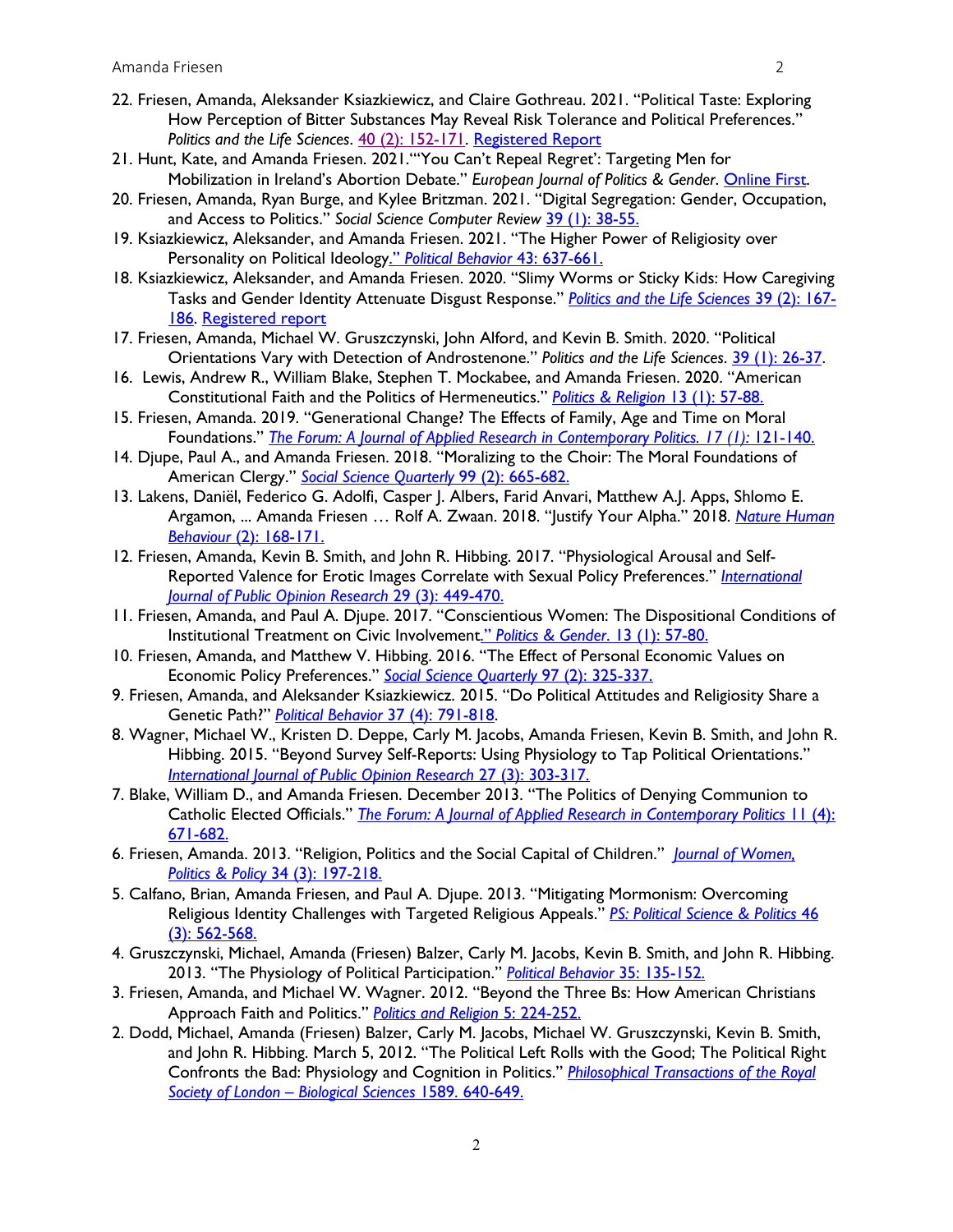1. Balzer, Amanda (Friesen), and Carly M. Jacobs. 2011. "Gender and Physiological Effects in Connecting Disgust to Political Preferences." *Social Science Quarterly* 92: 5. 1297-1313.

#### **Books and Edited Volumes:**

- 2. Djupe, Paul A., and Amanda Friesen. '*An Epidemic on my People': Religion, Politics, and COVID19 in the United States*. In Press, Temple University Press.
- 1. Smith, Kevin B., and Amanda (Friesen) Balzer, eds. 2011. *State and Local Government, 2011-2012 Edition*. Washington, D.C.: CQ Press.

#### **Book Chapters:**

- 5. Li, Jianing, Michael W. Wagner, and Amanda Friesen. "Faith, Source Credibility, and Trust in Pandemic Information." In '*An Epidemic on my People': Religion, Politics, and COVID19 in the United States.* Paul A. Djupe and Amanda Friesen, eds. In press, Temple University Press.
- 4. Wagner, Michael W., and Amanda Friesen. 2021. "The Consequences of Denominational Typicality on Individual Political Attitudes." *Exploring the Public Effects of Religious Communication on Politics*. Brian Calfano, editor. Ann Arbor, MI: University of Michigan Press.
- 3. Friesen, Amanda. 2019. "Personality, Politics, and Religion." In *Oxford Encyclopedia of Politics & Religion*, Paul A. Djupe and Mark Rozell, eds. New York and Oxford: Oxford University Press. DOI: 10.1093/acrefore/9780190228637.013.824.
- 2. Ksiazkiewicz, Aleksander, and Amanda Friesen. 2017. "Genes and Politics," in the *Handbook of Biology and Politics*. Steven A. Peterson and Albert Somit (eds.), Cheltenham, UK: Edward Elgar Publishing. 85-105.
- 1. Friesen, Amanda. 2017. "How American Women and Men Read the Bible." In *The Bible in American Life*, Philip Goff, Arthur Farnsley, and Peter Theusen, eds. Oxford University Press. 266-274.

## **AWARDS**

2021 Honorable Mention, *APSA* Ted Jelen Best Journal Article in *Politics & Religion*

2018 *American Political Science Association* Best Conference Paper Award, Political Networks Section 2016 *IUPUI Office for Women* Outstanding Woman Leader, Newcomer Faculty

## **GRANTS & FELLOWSHIPS**

#### **External Funding:**

- 2021 Templeton World Charity Foundation, Grand Challenges for Human Flourishing, Project Finalist, \$100,000 USD
- 2021 Social Sciences and Humanities Research Council Connection Grant, \$25,000 CAD
- 2020 Special Issue Funding, *Politics and the Life Sciences*, \$2,375 USD
- 2019 Diverse Europe Theme Group Visiting Scholar, Amsterdam Centre for European Studies, \$2,200
- 2019 Erasmus Mundus EuroCulture Faculty Exchange Scholarship, \$2,800 USD
- 2019 Special Issue Funding, *Politics and the Life Sciences*, \$1,500 USD
- 2017 Tuition for Statistical Genetics Workshop, National Science Foundation, Boulder, CO \$550 USD
- 2011-2012 National Science Foundation Dissertation Research Improvement Grant, \$12,000 USD
- 2011 Senning Summer Research Fellowship, University of Nebraska-Lincoln, \$2,000 USD
- 2011 Maude Hammond Fling Faculty Research Fellowship, University of Nebraska-Lincoln \$9,975 USD

#### **Western University Funding** (all in CAD):

- 2022 Interdisciplinary Development Initiatives Grant, Western University, \$32,942
- 2022 Faculty Research Development Fund Travel Grant, Faculty of Social Sciences, \$3,000
- 2022 Faculty Research Development Fund, Faculty of Social Sciences, \$10,000
- 2021 Samuel Clark Research Fund, Faculty of Social Sciences, \$4,834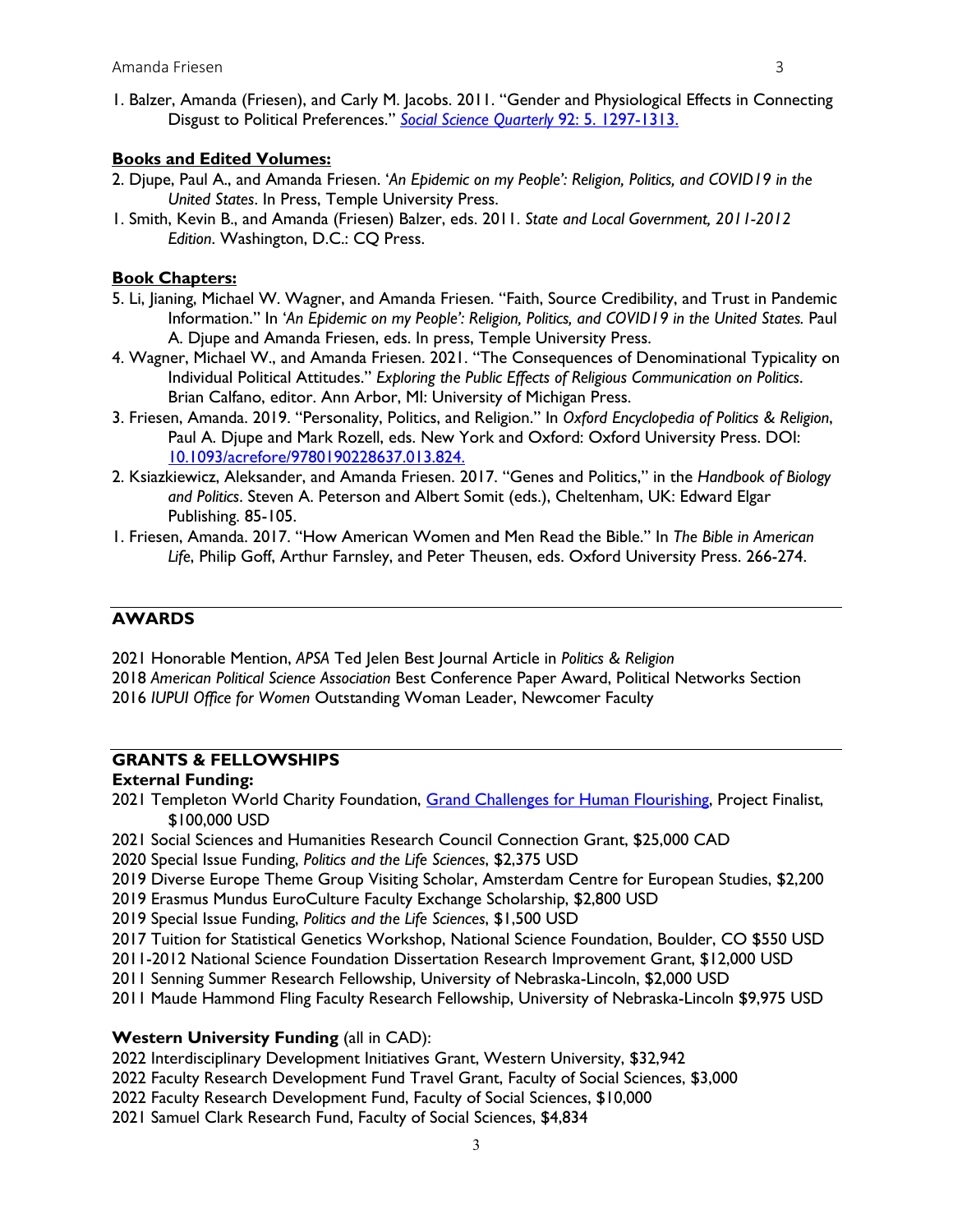## **Indiana University/IUPUI Funding** (all in USD):

2021 Release Time for Research Grant, IUPUI, \$10,000 2020 Racial Justice Research Fund, IUPUI, \$14,998 2020 COVID19 Rapid Response Grant, IUPUI, \$4,500 2019 IAHI Summer Academy Fellow, IUPUI Arts and Humanities Institute, \$10,000 2019 New Frontiers Exploratory Travel Grant, IU Office of the Vice President for Research, \$4,921 2019 Overseas Conference Grant, IU Office of the Vice President for International Affairs, \$2,000 2018-2019 IU Consortium for the Study of Religion, Ethics, and Society, \$6,000 2018 IUPUI Arts and Humanities Small Travel Grant for Conferences and Exhibitions, \$500 2017 Overseas Conference Grant, IU Office of the Vice President for International Affairs, \$2,000 2017 IUPUI Center for Research and Learning, \$3,200 2017 IUPUI Office of the Vice Chancellor for Research, \$5,000 2017 IUPUI Office for Women Kathy Warfel Fund, \$500 2016 IUPUI Arts and Humanities Small Travel Grant for Conferences and Exhibitions, \$500 2016 Shipps Junior Faculty Travel Award, \$900 2015 IUPUI School of Liberal Arts Summer Research Grant, \$6,303

## **SELECT PRESENTATIONS**

#### **Conference Presentations at Annual Meetings:**

American Political Science Association: 2022, 2021, 2020, 2019, 2018, 2017, 2016, 2015, 2013, 2012, 2011, 2010

European Conference on Politics and Gender: 2022, 2019

International Society of Political Psychology: 2022, 2021, 2020, 2019, 2018, 2017, 2010

Midwest Political Science Association: 2022, 2021, 2020, 2019, 2018, 2017, 2016, 2015, 2013, 2012, 2011, 2010

Society for the Scientific Study of Religion: 2016, 2014, 2013

#### **Invited Talks:**

- 2022 "Risk, Social Identities and Political Engagement," Laboratoire d'analyse de communication politique et d'opinion publique & Centre pour l'étude de la citoyenneté démocratique, UQAM
- 2021 "New Directions in Disgust Measurement," Society of Personality and Social Psychology Political Psychology Pre-Conference (virtual)
- 2020 "What We Talk About When We Talk About Politics," Dutch Political Psychology Meeting (virtual)
- 2020 "You Can't Repeal Regret: Targeting Gender for Mobilization in Ireland's Abortion Debate," ACES Diverse Europe Series, University of Amsterdam, The Netherlands.
- 2019 "Exploring Gender Effects in Political Attitudes Using Physiology and Self-report," University of Montreal, Canada.
- 2019 "The Intersectionality of Gender and Race on Risk Tolerance, Religion, and Politics," Centre for Religion, Conflict, and Globilisation, University of Groningen, The Netherlands.
- 2017 "Baskets of Deplorables and Bad Hombres: Rhetoric and Ideology in the 2016 U.S. Presidential Election," Indiana University Alumni Association's Winter College, Naples, Florida
- 2016 "Are Women Political Animals? Examining the Intersection of Dispositions and Institutions," University of Illinois at Urbana-Champaign's Political Science Speaker Series, Urbana, IL

## **TEACHING EXPERIENCE**

**Instructor:** Introduction to American Politics